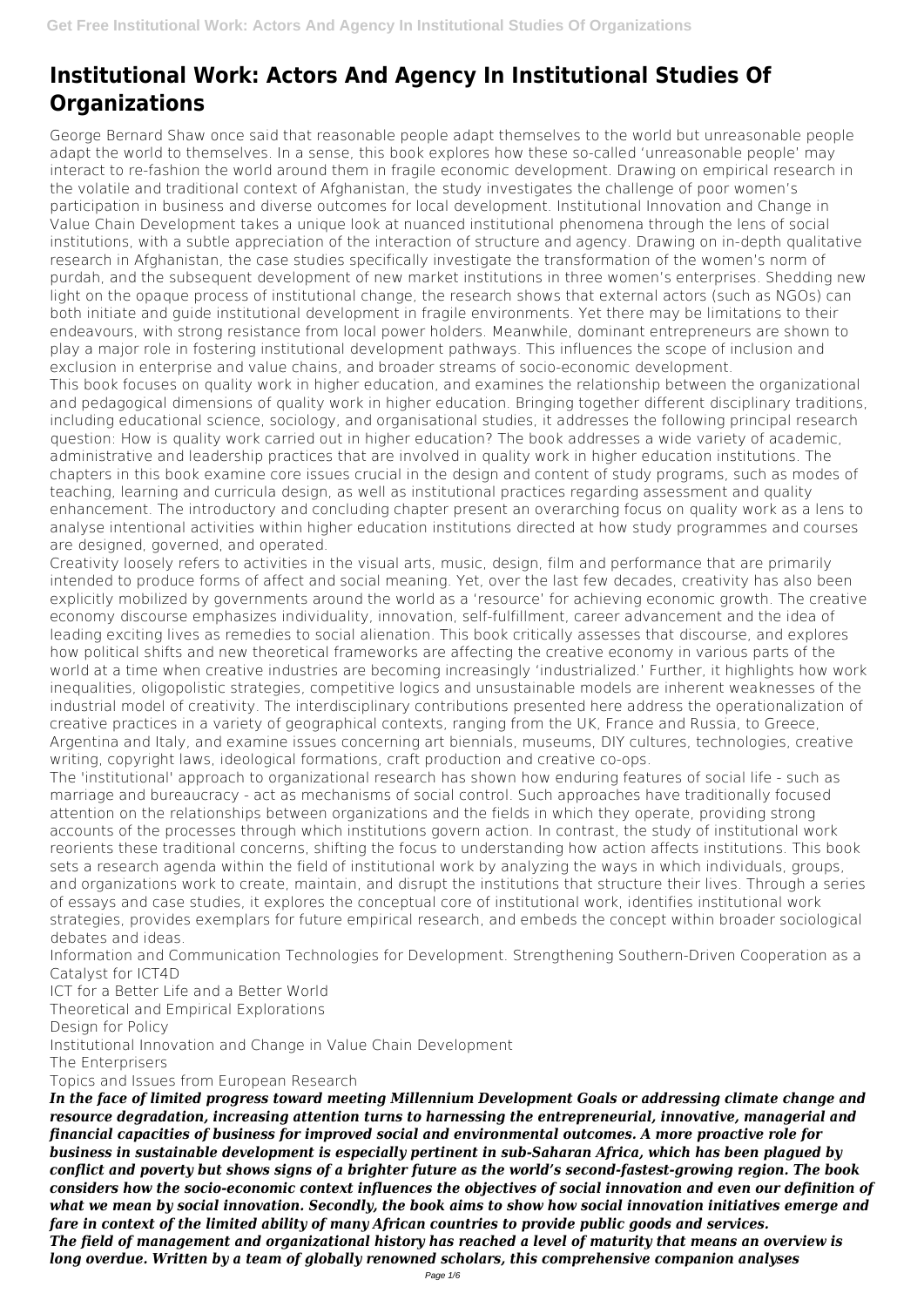*management and organizational history, reflecting on the most influential periods and highlighting gaps for future research. From the impact of the Cold War to Global Warming, it examines the field from a wide array of perspectives from humanities to the social sciences. Covering the entire spectrum of the field, this volume provides an essential resource for researchers of business and management.*

*First comparative historical analysis of the organizational growth of black colleges. A quarter of black Americans earn college degrees from black colleges, yet questions about the necessity of black colleges abound. In the Face of Inequality dissects the ways in which race and racism combined to shape the experiences of America's black colleges in the mid-twentieth century. In a novel approach to this topic, Melissa E. Wooten combines historical data with a sociological approach. Drawing on extensive quantitative and qualitative historical data, Wooten argues that for much of America's history, educational and social policy was explicitly designed to limit black colleges' organizational development. As an alternative to questioning the modern day relevance of these schools, Wooten asks readers to consider how race and racism precludes black colleges from acquiring the resources and respect worthy of them.*

*Institutional theory has become one of the dominant organizational approaches in recent decades. Its roots can be traced to Europe, and an important intellectual objective of this book is to examine North American theory strands and reconnect them with European research traditions. In addition, this book focuses on how organizations and individuals handle heterogeneous and challenging social conditions which are subsequently reflected in various forms of change.*

*Entrepreneurship: Concepts, Methodologies, Tools, and Applications*

*Outlines and Highlights for Institutional Work*

*Actors and Agency in Institutional Studies of Organizations*

*How Social-Symbolic Work Shapes Selves, Organizations, and Institutions*

*Executive Power in Transformation*

### *How Black Colleges Adapt*

### *Context, Process and Gender in Entrepreneurship*

The Academy of Management is proud to announce the inaugural exciting new series follows one guiding principle: The advancement only by exciting a thorough  $\alpha$ examination of what is known and unknown in a given field. Such as critical reviews of the literature—crafted by informed scholars who determine  $\alpha$ to steer the research back onto the proper path. The Academy of I Written by leading management scholars, the reviews are invaluab designing new investigative approaches, and for identifying faulty strive each year to synthesize a vast array of primary research, re potential future avenues of inquiry. Volume 1 of the Annals explores a video nonstandard employment; critical management; physical work environments; public administration team in in organizations; leadership and health care; creativity at work; but appraisals. Ultimately, academic scholars in management and allied field psychology) will see The Academy of Management Annals as a valua information—published in a single volume every year by the  $p$ In recent years there has been a proliferation of and new and varied In recent communication, digital, or many alternatives. This book examines the emergence of the emergence positions and  $n$ which power at the apex of complex organizations is This volume focuses on new ways of working, and explores implications of these new vays of working, and explores implications  $\overline{\phantom{a}}$ the place occupied by technology, materiality and bodies within con international range of scholars to examine diverse subjects such as: the international mange of scholars to examine diverse subjects such as: the role of materiality in living labs, managerial techniques and organizational legitimates. Drawing on global perspective to Nigeria, this book presents a fascinating examination of the many Part of the esteemed Technology, Work and Globalization series, organizational studies, ethnography, technology management This book contains a series of essays and empirical case sto

Actors and Agency in Institutional Studi The Business of Social and En **Business** Organisational and Peda Materiality in Institutions and

The notion of microfoundations has received growing interest in neo-institutional theory along with an increasing interest in microfoundational research in disciplines such as strategic management and organizational economics.

The two volumes IFIP AICT 551 and 552 constitute the refereed proceedings of the 15th IFIP WG 9.4 International Conference on Social Implications of Computers in Developing Countries, ICT4D 2019, held in Dar es Salaam, Tanzania, in May 2019. The 97 revised full papers and 2 short papers presented were carefully reviewed and selected from 185 submissions. The papers present a wide range of perspectives and disciplines including (but not limited to) public administration, entrepreneurship, business administration, information technology for development, information management systems, organization studies, philosophy, and management. They are organized in the following topical sections: communities, ICT-enabled networks, and development; digital platforms for development; ICT for displaced population and refugees. How it helps? How it hurts?; ICT4D for the indigenous, by the indigenous and of the indigenous; local technical papers; pushing the boundaries - new research methods, theory and philosophy in ICT4D; southern-driven human-computer interaction; sustainable ICT, informatics, education and learning in a turbulent world - "doing the safari way".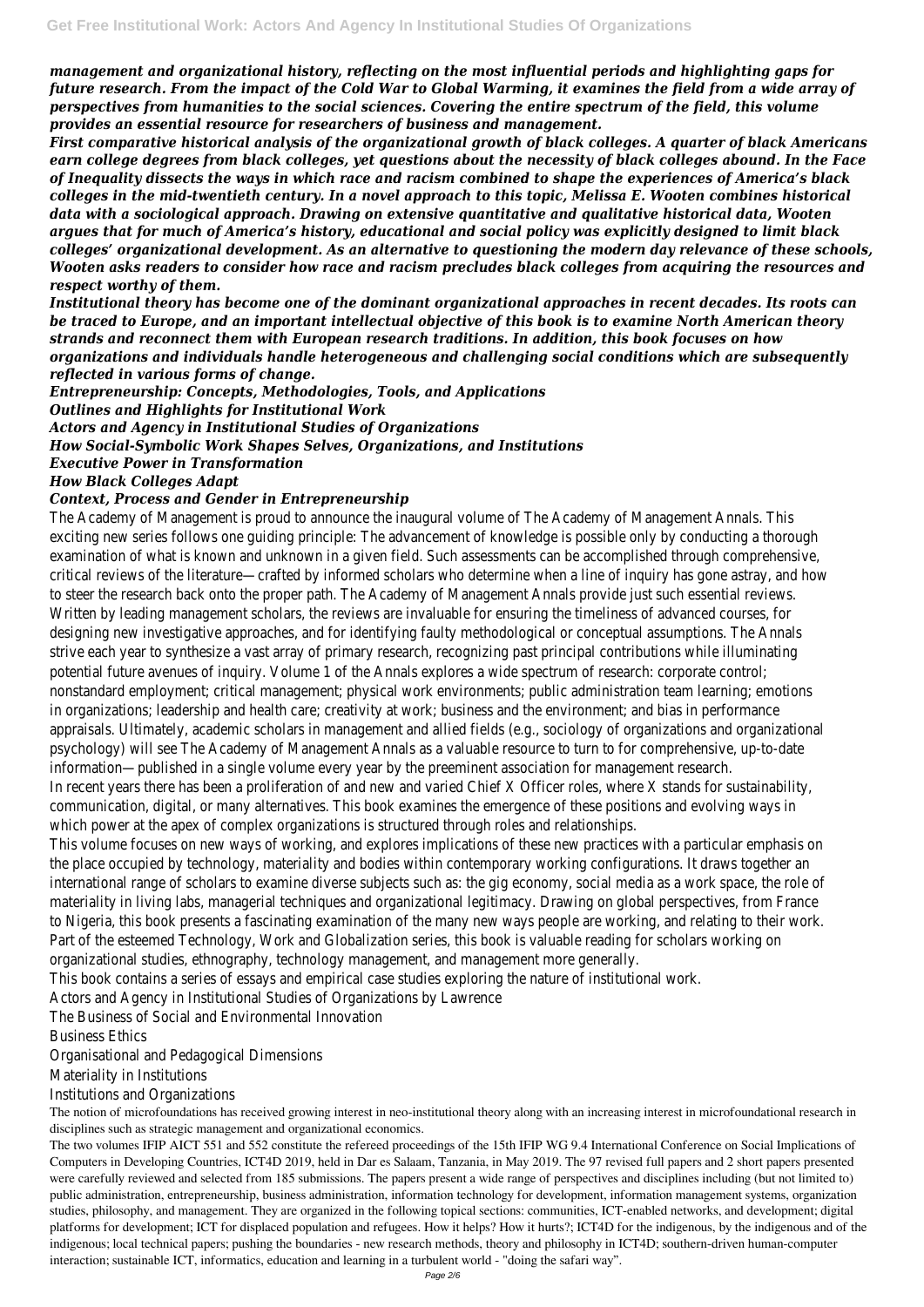This book aims at clarifying the role of materiality, spaces, digitality and embodiment in institutional dynamics from the perspective of Management & Organization Studies. Presenting a rich set of theoretical, methodological and epistemological advances on materiality and institutions, it also gives voice to distinctive and diverse perspectives on materiality in institutions, structuring chapters into four major topics: artefacts and objects, digitality and information, space and time, body and embodiment. This book sparks discussion and debate about ontological dimensions of Management & Organization Studies, including post-discursive, visual, phenomenological and material. With a foreword by Professor Thomas B. Lawrence, Saïd Business School, University of Oxford.

Events such as Trafigura's illegal dumping of toxic waste in Côte d'Ivoire and BP's environmentally disastrous oil spill in the Gulf of Mexico have highlighted ethical issues in international business at a time when business leaders, academics and business schools were reflecting on their own responsibilities following the global financial crisis. The scope and scale of the global operations of multinational businesses means that decisions taken in different parts of the world have far reaching consequences beyond the national settings where employees are located or where firms are registered and as such, an awareness of these responsibilities needs to be integrated into all levels and all subjects. Using four guiding principles – a critical multi-level approach rooted in the tradition of European social theory, a comparative and international perspective, a global rather than just a European or American stand point and engaging with subjectspecific issues this book aims to 'mainstream' business ethics into the work of teachers and students in business schools. This comprehensive volume brings together contributions from a range of experts in different areas of business studies thereby facilitating and encouraging a move away from business ethics being a box to be ticked to being an integrated consideration across the business disciplines. This impressive book brings ethical considerations back to the heart of the business curriculum and in doing so, provides a companion for the progressive business student throughout their university career.

The Politics of School in Early Modern Russia Frontiers in European Entrepreneurship Research Handbook on Public Private Partnerships in Transportation, Vol I Negotiating tradition, power and fragility in Afghanistan Institutional Perspectives in Organizations and Leadership Handbook of Organizational and Entrepreneurial Ingenuity Concepts, Methodologies, Tools, and Applications

### **Institutional WorkActors and Agency in Institutional Studies of OrganizationsCambridge University Press**

**At the core of institutional theories, 'values' is a central term and figures in most definitions; however it remains understudied and under-explored. The editors of this open access book identify a resurgence of interest in the values-construct which underpins discussions of identity, 'ethos' and the purpose/nature of public and civic welfare provision. Considering the importance of values and values work to social, material and symbolic work in organizations, individual chapters explore values work as performed in organizations and by leaders. Focusing on practices of values work, the book applies and combines different theoretical lenses exemplified by the integration of institutional perspectives with micro-level perspectives and approaches.**

**Never HIGHLIGHT a Book Again Includes all testable terms, concepts, persons, places, and events. Cram101 Just the FACTS101 studyguides gives all of the outlines, highlights, and quizzes for your textbook with optional online comprehensive practice tests. Only Cram101 is Textbook Specific. Accompanies: 9780872893795. This item is printed on demand. The Institutional Logics Perspective is one of the fastest growing new theoretical areas in organization studies (Thornton, Ocasio & Lounsbury, 2012). Building on early efforts by Friedland & Alford (1991) to "bring society back in" to the study of organizational dynamics, this new scholarly domain has revived institutional analysis by embracing a Airports, Water Ports, Rail, Buses, Taxis, Finance**

**Studyguide for Institutional Work**

**Actors and Agency in Institutional Studies of Organizations by Roy Suddaby Edited by Thomas B. Lawrence,**

**Microfoundations of Institutions**

**Institutional Perspectives on the Nature of Agency, Action, and Authority The Routledge Companion to Accounting and Risk**

**Institutional Work**

*Research in entrepreneurship has been booming, with perspectives from a range of disciplines and numerous developing schools of thought. It can be difficult for young scholars and even long-time researchers to find their way through the lush garden of ideas we see before us. The purpose of this book is to map the research terrain of entrepreneurship, providing the perfect starting point for new and existing researchers looking to explore. Topics covered range from emerging perspective, through issues at the core of the field to innovative methodologies. Starting off with a preface by Bill Gartner, each section of the book brings together a world class set of established leading researchers and rising stars. This considered, comprehensive and conclusive companion integrates the recent debates in entrepreneurship research under one cover, to provide a resource which will be useful across disciplinary boundaries and for a whole range of students and researchers. This book is about the role of agents in policy and institutional change. It draws on cross-country case studies. The focus on 'agency' has been an important development, enabling researchers to better reveal the causal mechanisms generating institutional change (i.e., how institutional change actually takes place). However, past research has generally been limited to specific intellectual silos or scholarly domains of inquiry. Policy scholars, for example, have tended to focus on the various mechanisms and levels at which agency operates, drawing on institutionalist perspectives but not always actively*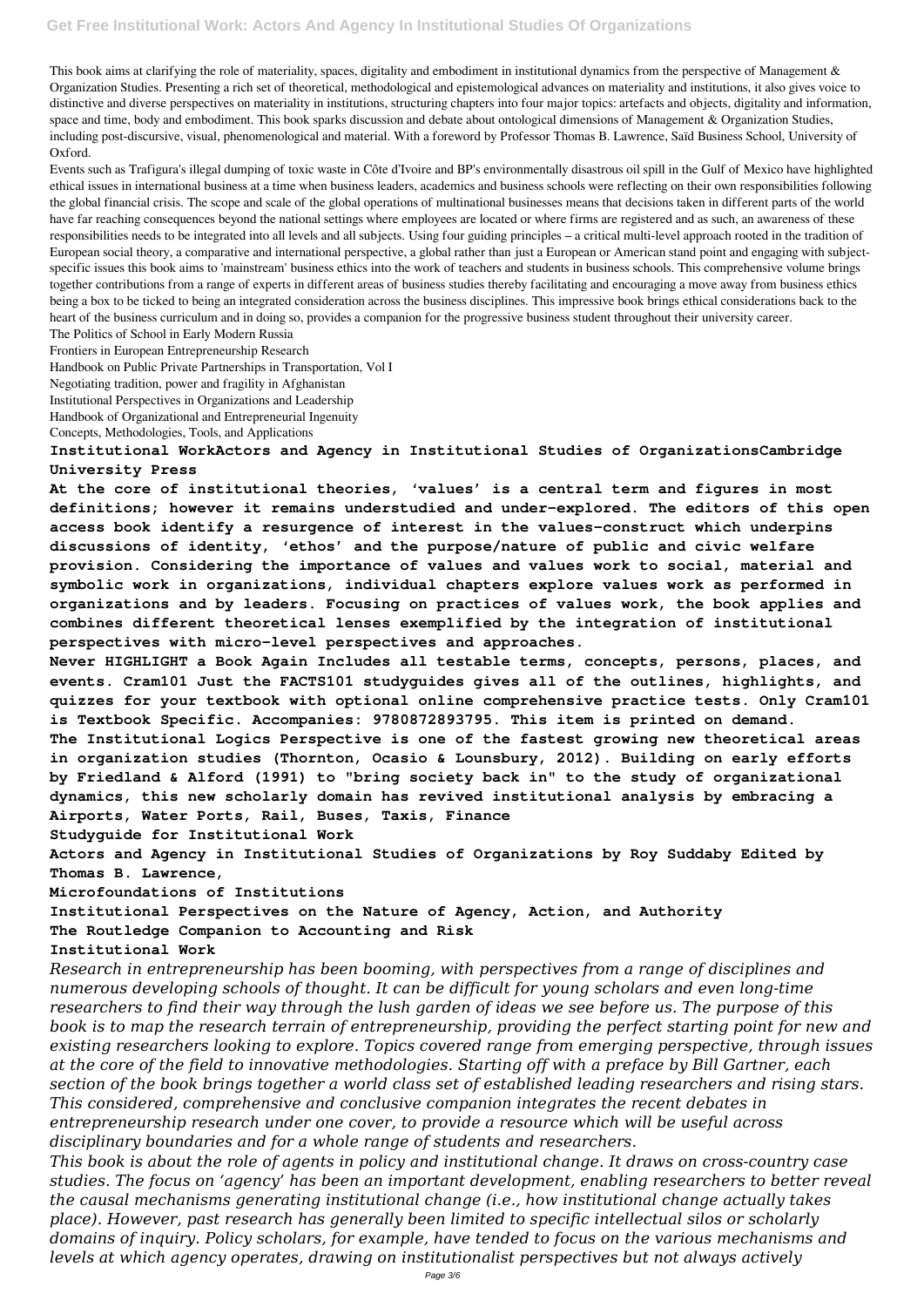*contributing to institutionalist theory. Institutionalist perspectives, by contrast, have tended to operate at macro-levels of enquiry, embracing the ontological primacy of institutions in processes of isomorphism but not necessarily contributing to or embracing policy perspectives that engage in more granular analyses of policy making processes, implementation, and the instantiation of institutional and policy change. Despite the obvious complementarities of these two intellectual traditions, it is surprising how little collaborative work, or indeed cross fertilization of theory and analytical design has occurred. The core novelty of this volume is thus its focus on agential actors within institutional settings and processes of entrepreneurship that facilitate isomorphism and policy change. The book's theoretical framework is grounded in variants of institutional theory, especially historical, sociological and organisational institutionalism and policy entrepreneurship literature. The overall conclusion is that that both institutionalists and public policy scholars have largely overlooked the importance of complex interactions between interdependent structures, institutions, and agents in processes of institutional and policy change.*

*"The Enterprisers explores how exactly such schools came into being. It follows the evolution, importation, and reformulation of organizational forms, while illustrating different types of administrative entrepreneurs and various entrepreneurial strategies. Archival materials permit a detailed reconstruction of the vicissitudes of the 'micro-political' struggles surrounding key institutional shifts in the processes of school institutionalization. Peter I's own role and the requirements of military 'modernization' represent two additional themes."--*

*Design for Policy is the first publication to chart the emergence of collaborative design approaches to innovation in public policy. Drawing on contributions from a range of the world's leading academics, design practitioners and public managers, it provides a rich, detailed analysis of design as a tool for addressing public problems and capturing opportunities for achieving better and more efficient societal outcomes. In his introduction, Christian Bason suggests that design may offer a fundamental reinvention of the art and craft of policy making for the twenty-first century. From challenging current problem spaces to driving the creative quest for new solutions and shaping the physical and virtual artefacts of policy implementation, design holds a significant yet largely unexplored potential. The book is structured in three main sections, covering the global context of the rise of design for policy, in-depth case studies of the application of design to policy making, and a guide to concrete design tools for policy intent, insight, ideation and implementation. The summary chapter lays out a future agenda for design in government, suggesting how to position design more firmly on the public policy stage. Design for Policy is intended as a resource for leaders and scholars in government departments, public service organizations and institutions, schools of design and public management, think tanks and consultancies that wish to understand and use design as a tool for public sector reform and innovation. Institutional Theory*

*Constructing Organizational Life*

*Quality Work in Higher Education*

*The Routledge Handbook of Strategic Communication*

*The Routledge Companion to Management and Organizational History*

*New Themes in Institutional Analysis*

*New Frontiers in Africa*

*This volume gathers a range of institutional perspectives investigating what the devolution of state power and the so-called democratization of social action means for the nature of authority and how the multiplicity and variety of social actors impacts societies worldwide, extending from focus on agents to actors to actorhood.*

*The topic of organizational identity has been fast growing in management and organization studies in the last 20 years. Identity studies focus on how organizations define themselves and what they stand for in relation to both internal and external stakeholders. Organizational identity (OI) scholars study both how such self-definitions emerge and develop, as well as their implications for OI, leadership and change, among others. We believe there are at least four inter-related reasons for the growing importance of OI. OI addresses essential questions of social existence by asking: Who are we and who are we becoming as a collective? It is a relational construct connecting concepts and ideas that are often viewed as oppositional, such as "us" and "them" or "similar" and "differen." OI is also nexus concept serving to gather multiple central constructs, also represented in this Handbook. Finally, OI is inherently useful, as knowing who you are is the foundation for being able to state what you stand for and what you are promising to others, no matter their relation with the organization. The Handbook provides a road-map to the OI field organized in over 25 chapters across seven sections. Each chapter not only offers a broad overview of its particular topic, each also advances new knowledge and discusses the future of research in its area of focus. The study of individual agency, innovation and entrepreneurship is currently experiencing a new birth in management and organization research. As a matter of fact, the dynamics of institutional entrepreneurship, of path creation and disruptive change, have reached the general discourse on organization and management. While this is certainly welcome, one runs the danger of overlooking the power of selfreinforcing processes in and among organizations. Such dynamics run, to a large extent, beyond the control and attention of individuals and organizations and may thus constitute tenacious limits to the innovative endeavors aforementioned. This volume is dedicated to the theoretical and empirical study of self-reinforcements and decidedly redirects attention to these processes, including: escalating commitment, organizational imprinting and path dependence, and sheds light on the genesis and rise of their pervasive influence. It includes a selection of papers, most of which have were presented and discussed at the sub-theme on "Self-reinforcing organizational processes" of the 27th EGOS Colloquium held in 2011 in Gothenburg, Sweden. Never HIGHLIGHT a Book Again! Virtually all of the testable terms, concepts, persons, places, and events from the textbook are included. Cram101 Just the FACTS101 studyguides give all of the outlines, highlights, notes, and quizzes for your textbook with optional online*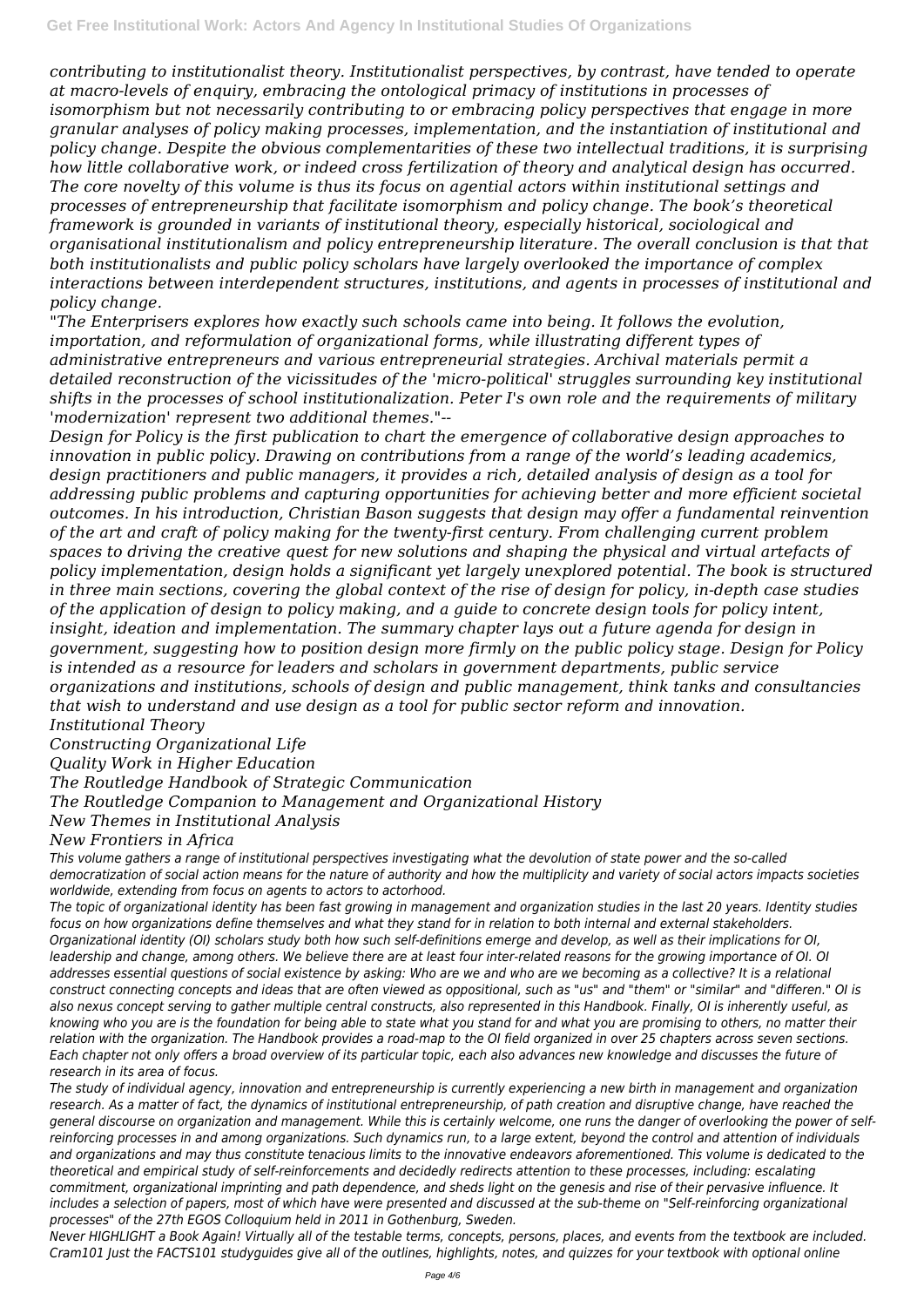*comprehensive practice tests. Only Cram101 is Textbook Specific. Accompanys: 9780521518550 .*

*Institutional Entrepreneurship and Policy Change*

*The Oxford Handbook of Organizational Identity*

*The Academy of Management Annals*

*The Impact of Information and Communication Technologies on Organizations and Society*

*15th IFIP WG 9.4 International Conference on Social Implications of Computers in Developing Countries, ICT4D 2019, Dar es Salaam, Tanzania, May 1–3, 2019, Proceedings, Part I*

*New Ways of Working*

*Understanding Values Work*

This book focuses on the impact of information and communication technologies (ICTs) on organizations and society as a whole. Specifically, it examines how such technologies improve our lives and facilitate our work. A main aspect explored is how actors understand the potential of ICTs to support organizational activities and hence, how they adopt and adapt these technologies to achieve their goals. The book collects papers on various areas of organizational strategy, e.g. new business models, competitive strategies, knowledge management and more. The main areas dealt with are new technologies for a better life, innovations for egovernment, and technologies enhancing enterprise modeling. In addition, the book addresses how organizations impact society through sustainable development and social responsibility, and how ICTs employ social media networks in the process of value cocreation.

By combining high-quality and in-depth research in the field, this book provides a state-of-the-art analysis of the current topical issues in European entrepreneurship and small business research. With contributions from international experts, the book provides a particular focus on the behaviour between individuals and groups within different contexts; the personal and structural factors that shape entrepreneurial and small business activity; and a focus on gender in entrepreneurship within different contexts. Students and academics interested in gender and entrepreneurship will benefit from this far-reaching book. The contextual and practical approach will also be of use to national and regional policy makers.

Comprehensively collects the essential theoretical ideas of 'sociological neo-institutionalism', one of the leading approaches in social theory.

The Routledge Handbook of Strategic Communication provides a comprehensive review of research in the strategic communication domain and offers educators and graduate-level students a compilation of approaches to and studies of varying aspects of the field. The volume provides insights into ongoing discussions that build an emerging body of knowledge. Focusing on the metatheoretical, philosophical, and applied aspects of strategic communication, the parts of the volume cover: • Conceptual foundations, • Institutional and organizational dimensions, • Implementing strategic communication, and • Domains of practice An international set of authors contributes to this volume, illustrating the broad arena in which this work is taking place. A timely volume surveying the current state of scholarship, this Handbook is essential reading for scholars in strategic communication at all levels of experience.

In the Face of Inequality

The Changing C-Suite

Spaces, Embodiment and Technology in Management and Organization

Knowledge and Institutions

The Industrialization of Creativity and Its Limits

Agents, Actors, Actorhood

A Critical Approach: Integrating Ethics Across the Business World

**The editors of this Handbook, Benson Honig, Joseph Lampel and Israel Drori, define organizational ingenuity as •the ability to create innovative solutions within structural constraints using limited resources and imaginative problem solvingê. They exam**

**Across the social sciences, scholars are increasingly showing how people 'work' to construct organizational life, including the rules and routines that shape and enable organizational activity, the identities of people who occupy organizations, and the societal norms and assumptions that provide the context for organizational action. The idea of work emphasizes the ways in which people and groups engage in purposeful, reflexive efforts rooted in an awareness of organizational life as constructed in human interaction and changeable through human effort. Studies of these efforts have identified new forms of work including emotion work, identity work, boundary work, strategy work, institutional work, and a host of others. Missing in these conversations, however, is a recognition that these forms of work are all part of a broader phenomenon driven by historical shifts that began with modernity and dramatically accelerated through the twentieth century. This book introduces the social-symbolic work perspective, which addresses this broader phenomenon. The social-symbolic work perspective integrates diverse streams of research to examine how people purposefully and reflexively work to construct organizational life, including the identities, technologies, boundaries, and strategies that constitute their organizations. In this book, the authors define social-symbolic work and introduce three forms - self work, organization work, and institutional work. Social-symbolic work highlights people's efforts to construct the social world, and focuses attention on the motivations, practices, resources, and effects of those efforts. This book explores eight distinct streams of social-symbolic work research, drawing on a broad range of examples from the worlds of business, politics, sports, social movements, and many others. It provides researchers, students, and practitioners with an integrative theoretical framework useful in understanding social-symbolic work, a survey of the main forms of social-symbolic work, a rich set of theoretical opportunities to inspire new studies, and practical methodological guidance for empirical research on social-symbolic work. This open access book bridges the disciplinary boundaries within the social sciences to explore the role of social institutions in shaping geographical contexts, and in creating new knowledge. It includes theorizations as well as original empirical case studies on the emergence, maintenance and change of institutions as well as on their constraining and enabling effects on innovation, entrepreneurship, art and cultural heritage, often at regional scales across Europe and North America. Rooted in the disciplines of management and organization studies, sociology, geography, political science, and economics the contributors all take comprehensive approaches to carve out the**